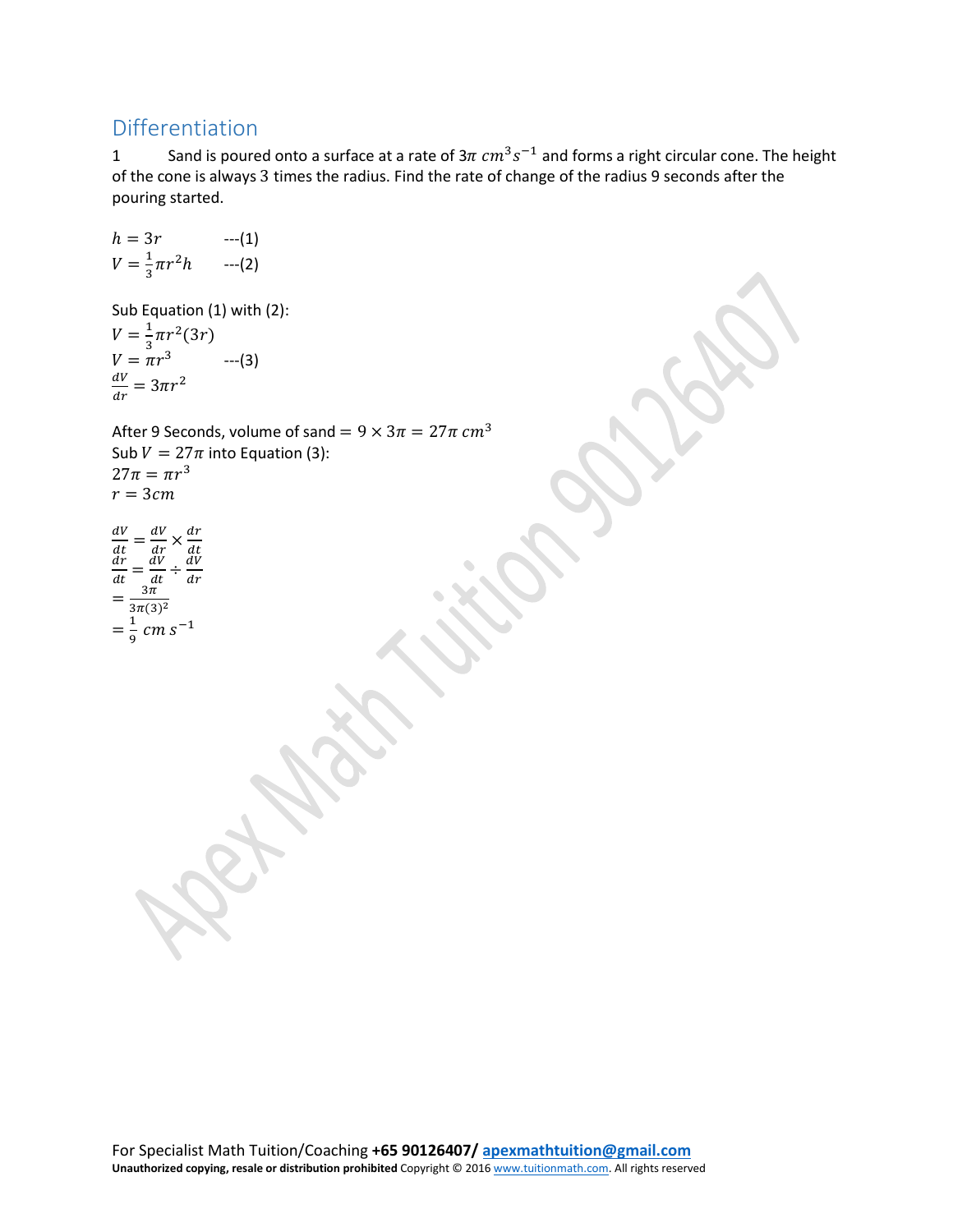2 Differentiate 
$$
y = \sqrt[3]{\frac{(3x^2+3)^2}{(2x^2+2x+1)}}
$$
 with respect to x.  
\n
$$
y = \left(\frac{(3x^2+3)^{\frac{7}{2}}}{(2x^2+2x+1)^{\frac{7}{2}}}
$$
\n
$$
y = \frac{(3x^2+3)^{\frac{7}{2}}}{(2x^2+2x+1)^{\frac{7}{2}}}
$$
\n
$$
\frac{dy}{dx} = \frac{(\frac{2}{3})(3x^2+3)^{\frac{7}{2}}(6x)(2x^2+2x+1)^{\frac{7}{2}}-(3x^2+3)^{\frac{7}{2}}(\frac{2}{3})(2x^2+2x+1)^{\frac{7}{2}}(4x+2)}{(2x^2+2x+1)^{\frac{7}{2}}(3x^2+3)^{\frac{7}{2}}(2x^2+2x+1)^{\frac{7}{2}}}
$$
\n
$$
= \frac{(3x^3+6x^2+4x+4x^3-4x-2x^2-2)}{(2x^2+2x+1)^{\frac{7}{2}}(3x^2+3)^{\frac{7}{2}}}
$$
\n
$$
= \frac{2(2x^3+3x^2-1)}{(2x^2+2x+1)^{\frac{7}{2}}(3x^2+3)^{\frac{7}{2}}}
$$
\n
$$
= \frac{2(2x^3+3x^2-1)}{(2x^2+2x+1)^{\frac{7}{2}}(3x^2+3)^{\frac{7}{2}}}
$$
\n
$$
= \frac{2(2x^3+3x^2-1)}{(2x^2+2x+1)^{\frac{7}{2}}(3x^2+3)^{\frac{7}{2}}}
$$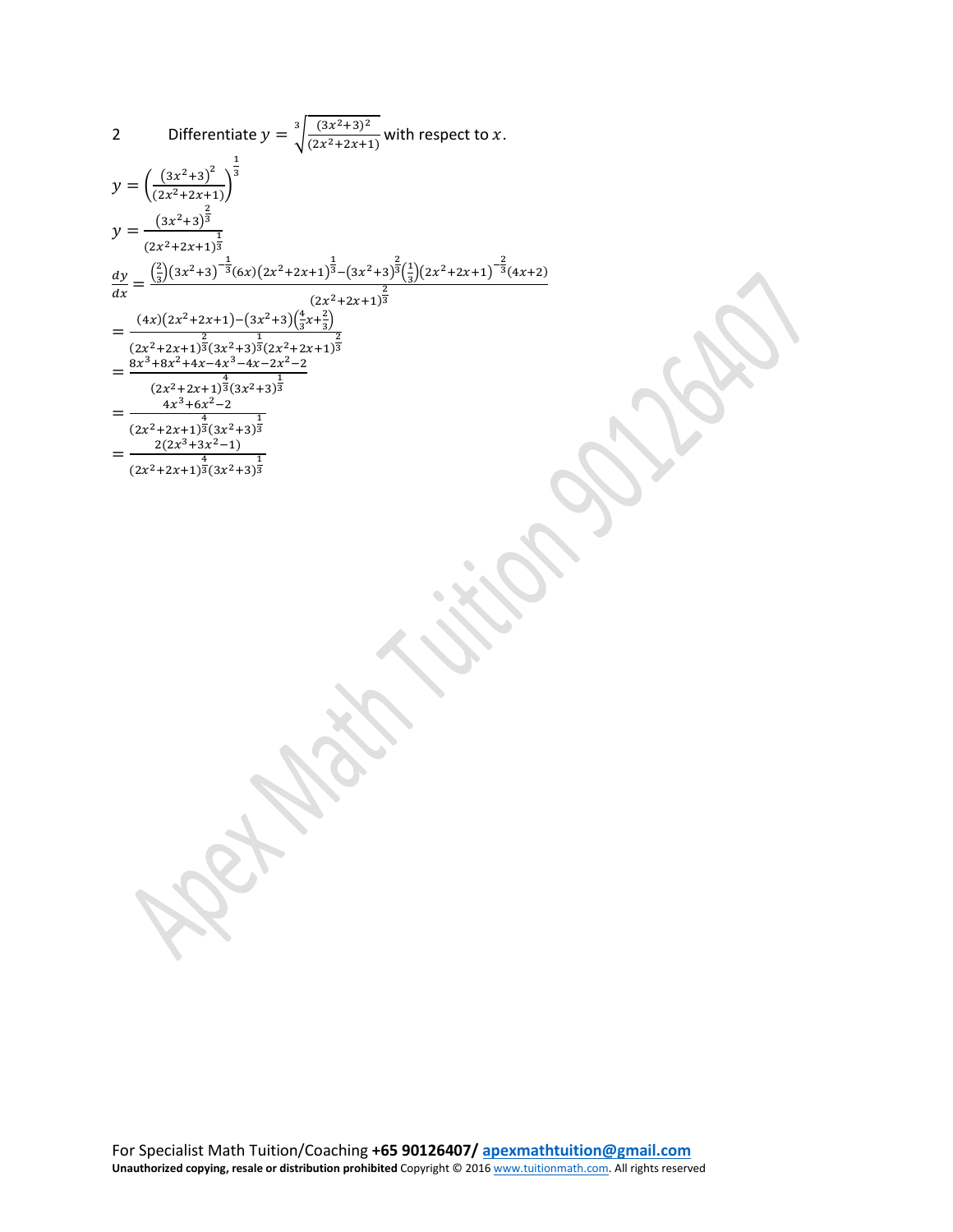3 The normal to the curve  $y = 3x^2 + kx + 2$  at the point (-2,4) is parallel to the line  $7y + x =$ 14. Find the value of  $k$  and calculate the coordinates of the point where this normal meets the curve again, giving your answers corrected to 3 s.f.

```
7y + x = 14y = -\frac{1}{7}x + 2Gradient = -\frac{1}{7}y = 3x^2 + kx + 2= 6x + kGradient of tangent = 6(-2) + k = -12 + kGradient of Normal = \frac{1}{k-12}-\frac{1}{7} = \frac{1}{k-12}k = 5Equation of Normal: (y - 4) = -\frac{1}{7}(x + 2)y = -\frac{1}{7}x + \frac{26}{7}Equate Normal with Curve:
-\frac{1}{7}x + \frac{26}{7} = 3x^2 + 5x + 2-x + 26 = 21x^2 + 35x + 1421x^2 + 36x - 12 = 07x^2 + 12x - 4 = 0(7x-2)(x+2) = 0x = 0.286 (3 s.f.) or -2<br>y = 3.67 (3 s.f.) or 4
y = 3.67 (3 s.f.) or
Coordinates is (0.286, 3.67).
```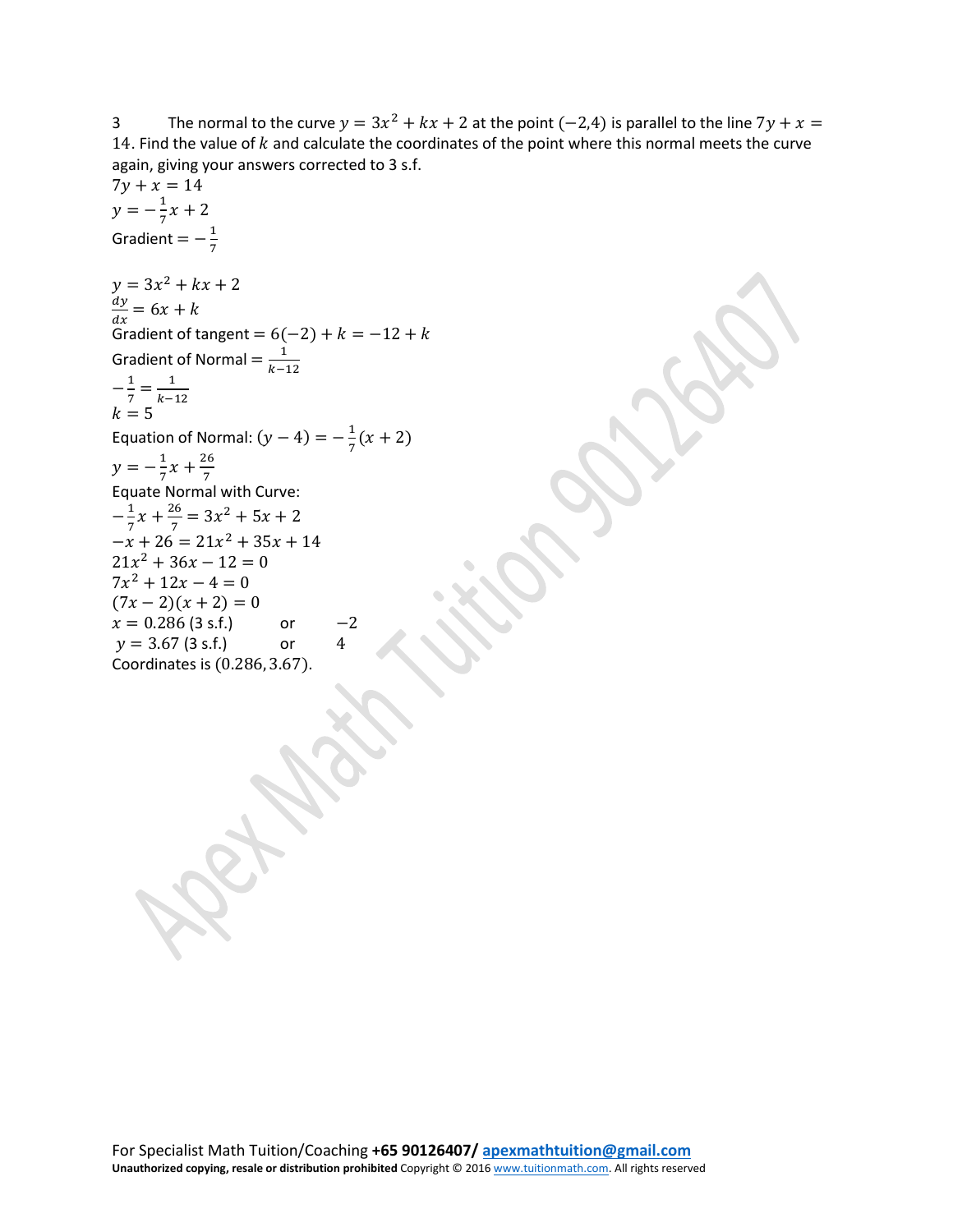4 Sketch the curve  $y = x^3 + 3x^2 - 9x + 3$ , clearly show the y intercept and all the turning points.

| $\frac{dy}{dx} = 3x^2 + 6x - 9$<br>$\frac{dy}{dx} = 0$<br>$0 = 3x^2 + 6x - 9$ |         |          |       |          |          |          |
|-------------------------------------------------------------------------------|---------|----------|-------|----------|----------|----------|
| $(x+3)(x-1) = 0$                                                              |         |          |       |          |          |          |
| $x = -3$<br>$x=1$<br>or                                                       |         |          |       |          |          |          |
| $y = 30$<br>$y=-2$<br>or                                                      |         |          |       |          |          |          |
|                                                                               | $1^{-}$ | 1        | $1^+$ | $-3^{-}$ | $-3$     | $-3^{+}$ |
|                                                                               | < 0     | $\theta$ | > 0   | > 0      | $\theta$ | < 0      |
| $\frac{dy}{dx}$                                                               |         |          |       |          |          |          |
| Slope of                                                                      |         |          |       |          |          |          |
| tangent                                                                       |         |          |       |          |          |          |

 $\therefore$   $(-3, 30)$  is a maximum point and  $(1, -2)$  is a minimum point.  $x = 0, y = 3$ 

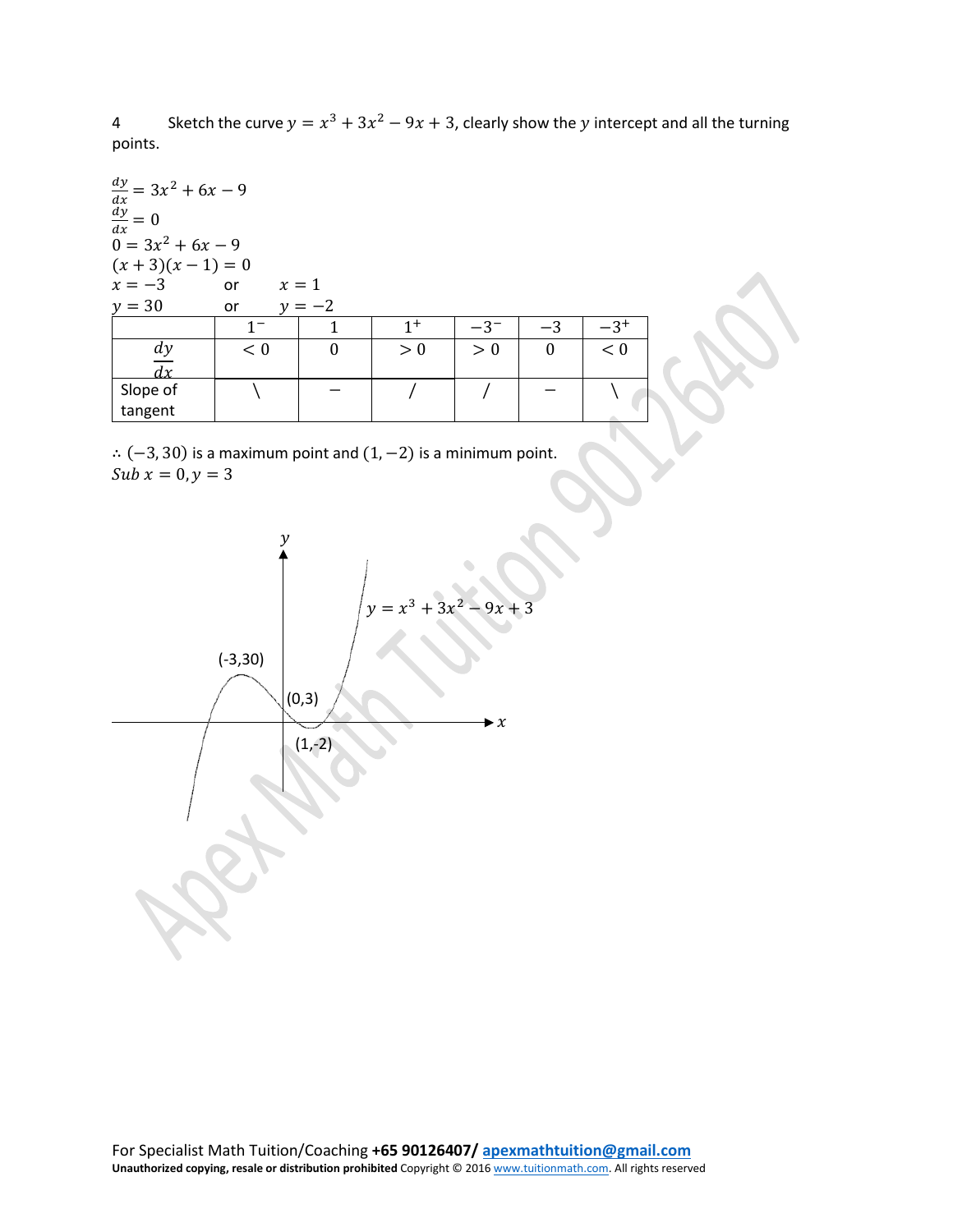5 A 20 cm piece of wire is cut into 2 pieces. One piece is bent to form a circle while the other piece is bent to form a square. Find the minimum area enclosed by the two pieces.

Let the piece of wire used to form the circle be  $x$  cm and the piece of wire used to form a square be  $(20 - x)$  cm

Correcolorence of Circle = 
$$
2\pi r
$$

\n $x = 2\pi r$ 

\n $r = \frac{x}{2\pi}$ 

\nTotal area enclosed by both pieces,  $A = l^2 + \pi r^2$ 

\n $A = \frac{(20-x)^2}{4} + \pi \left(\frac{x}{2\pi}\right)^2$ 

\n $A = \frac{400+x^2-40x}{16} + \frac{x^2}{4\pi}$ 

\n $A = 25 + \left(\frac{1}{16} + \frac{1}{4\pi}\right)x - \frac{5}{2}$ 

\n $\frac{dA}{dx} = 2\left(\frac{1}{16} + \frac{1}{4\pi}\right)x - \frac{5}{2}$ 

\n $\frac{dA}{dx} = 0$ 

\n $0 = 2\left(\frac{1}{16} + \frac{1}{4\pi}\right)x - \frac{5}{2}$ 

\n $A = 14 \text{ cm}^2$ 

\n $A = 14 \text{ cm}^2$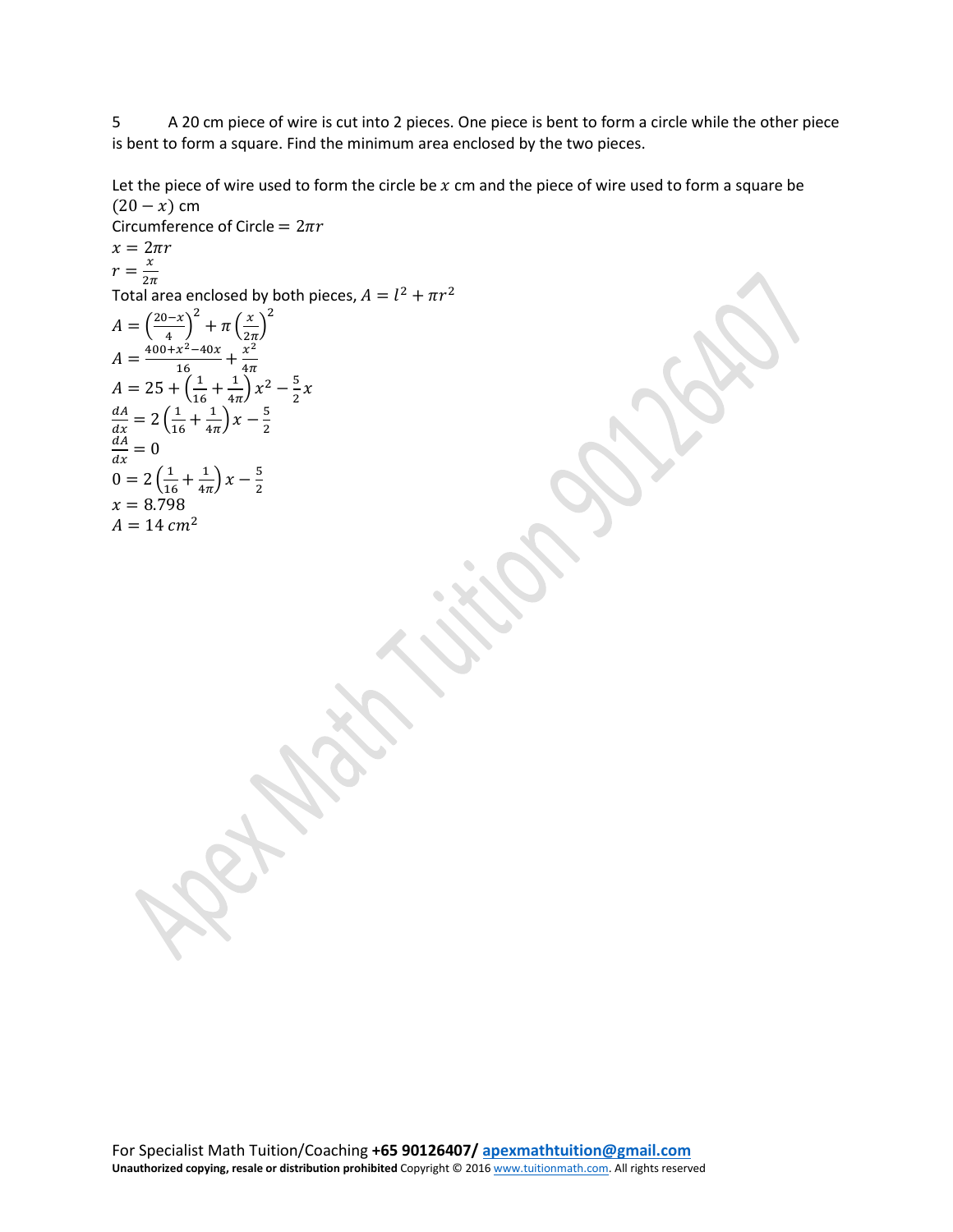6 The diagram shows a solid consisting of a circular cone attached to a cylinder. The diameter of both the cylinder and cone is  $x$  cm, the length of the cylinder is  $y$  cm and the height of the cone is  $x$  cm. Given that the volume of the solid is  $20\pi$   $cm^3$ ,

a) Express  $y$  in terms of  $x$ 

b) Show that the area of the school is given by  $A = \frac{\pi x^2 (3\sqrt{5}-5)}{12} + \frac{160\pi}{x}$ .

c) Find the value of  $x$  for which  $A$  has a stationary value. Determine whether the corresponding value of  $A$  is a maximum or a minimum value.

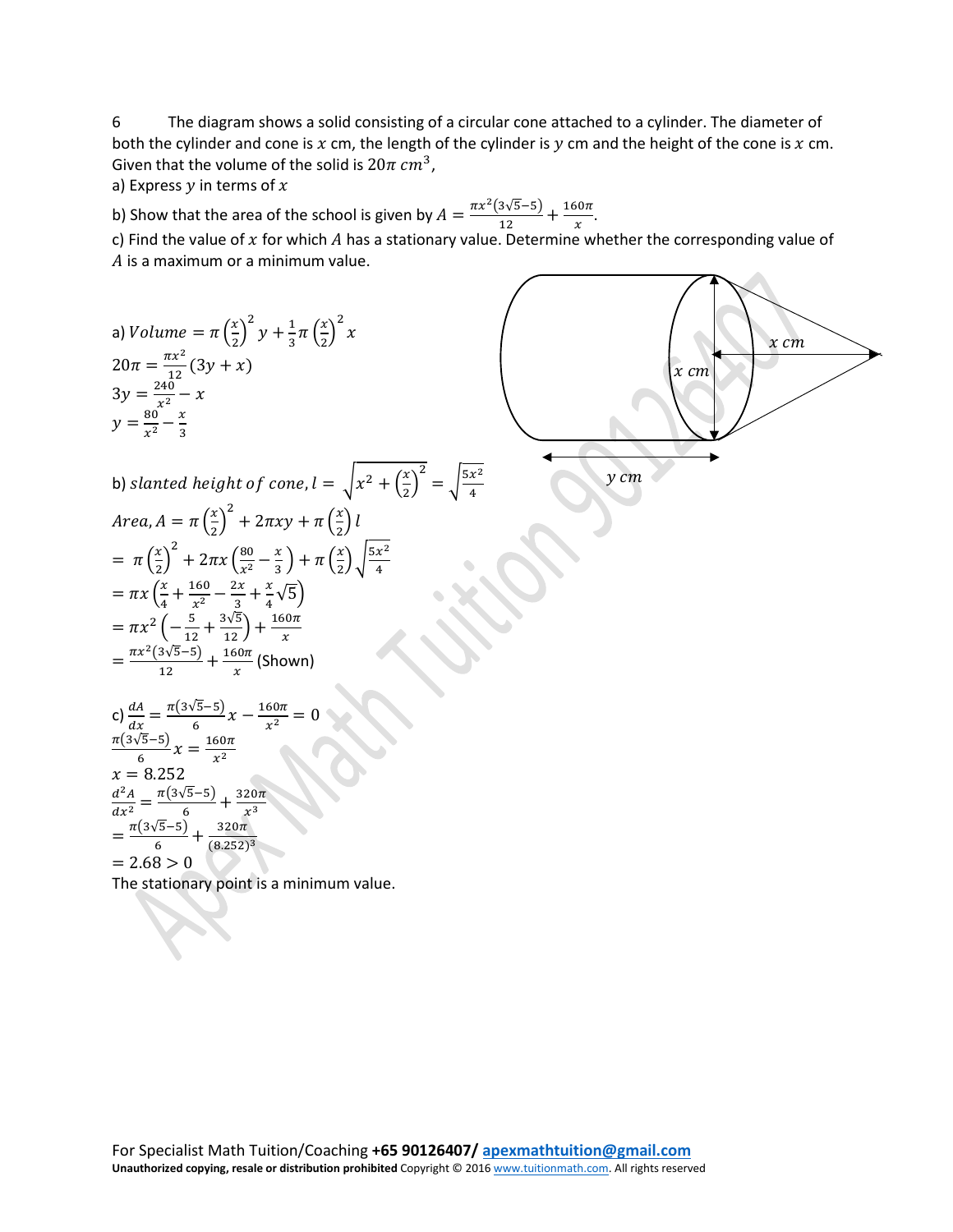7 Differentiate the following with respect to  $x$ . a)  $y = ln(2x^2)^{sin x}$ b)  $y = \frac{\ln(\cos x)}{e^x}$ <br>c)  $y = \frac{(e^{4x^2+5})(e^{3x-2x^2})}{e^{2x^2+4}}$  $e^{2x^2+4}$ a)  $y = \ln(2x^2)^{\sin x}$  $y = \sin x \ln(2x^2)$  $=$  cos x ln(2x<sup>2</sup>) +  $\left(\frac{4x}{2x^2}\right)$  sin x b)  $y = \frac{\ln(\cos x)}{e^x}$ =  $\frac{-\sin x}{\cos x}e^{x}$ –ln(cos x) $e^{x}$  $e^{2x}$ =  $-\frac{\tan x + \ln(\cos x)}{e^x}$ <br>c)  $y = \frac{(e^{4x^2+5})(e^{3x-2x^2})}{e^{2x^2+4}}$  $e^{2x^2+4}$  $y = e^{4x^2+5+3x-2x^2-2x^2-4}$  $y = e^{1+3x}$  $= 3 e^{1+3x}$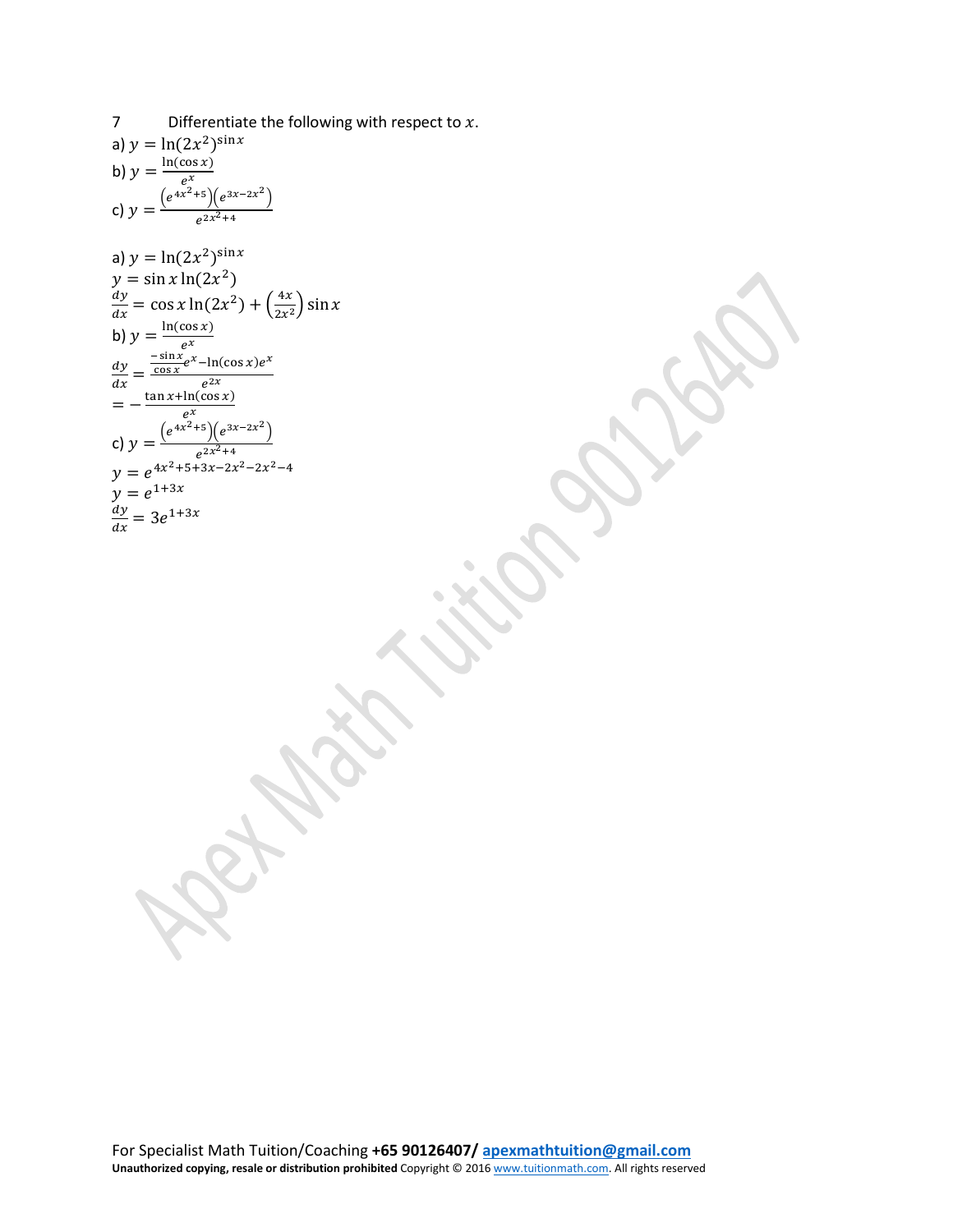8 The tangent to the curve  $y = \frac{\ln x^2}{x^2}$  at the point where the curve crosses the positive x-axis and passes through the point  $(2, k)$ . Find the value of k.

When 
$$
y = 0
$$
,  
\n
$$
0 = \frac{\ln x^2}{x^2}
$$
\n
$$
\ln x^2 = 0
$$
\n
$$
x^2 = 1
$$
\n
$$
x = 1 \text{ or } x = -1 (Rej)
$$
\n
$$
\frac{dy}{dx} = \frac{\frac{2x}{x^2}(x^2) - 2x \ln x^2}{x^4}
$$
\n
$$
= \frac{2(1 - \ln x^2)}{x^3}
$$
\nSub  $x = 1$ :  
\n
$$
\frac{dy}{dx} = \frac{2(1 - \ln 1^2)}{1} = 2
$$
\nEquation of tangent:  
\n
$$
(y - 0) = 2(x - 1)
$$
\n
$$
y = 2x - 2
$$

Sub  $x = 2$  into tangent equation:  $y = 2 \times 2 - 2 = 2$  $\therefore k = 2$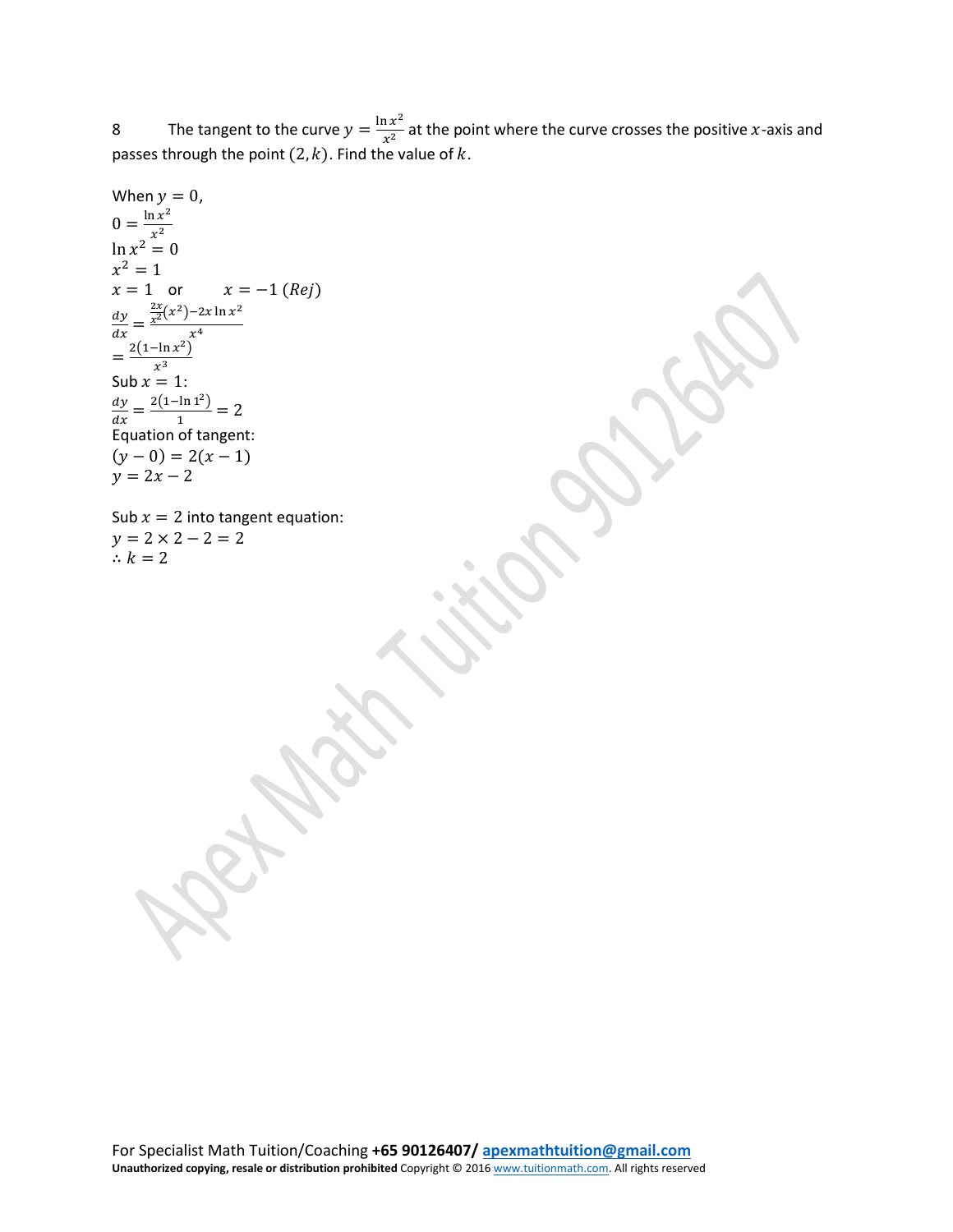9 Given that  $2x + y = 12$ , find the stationary value of  $x^2 + y^2 + 5xy$  and determine the nature of this stationary point.

 $2x + y = 12$  $y = 12 - 2x$  -(1)<br>Let  $z = x^2 + y^2 + 5xy$  -(2) Let  $z = x^2 + y^2 + 5xy$ Sub (1) into (2):  $z = x^2 + (12 - 2x)^2 + 5x(12 - 2x)$  $z = x^2 + 144 + 4x^2 - 48x + 60x - 10x^2$  $z = -5x^2 + 12x + 144$  -(3)  $\frac{dz}{dx} = -10x + 12$ At stationary point,  $\frac{dz}{dx} = 0$  $0 = -10x + 12$  $x = \frac{6}{5}$ Sub  $x=\frac{6}{5}$  into (3) 5  $z = -5 \left( \frac{6}{5} \right)$  $\frac{1}{5}$ 2  $+12\left(\frac{6}{5}\right)$  $\frac{1}{5}$  + 144  $z = 151.2$ <br> $d^2z$  $\frac{1}{x^2} = -10$ Since  $\frac{d^2z}{dx^2}$  < 0, the stationary point is a maximum point.